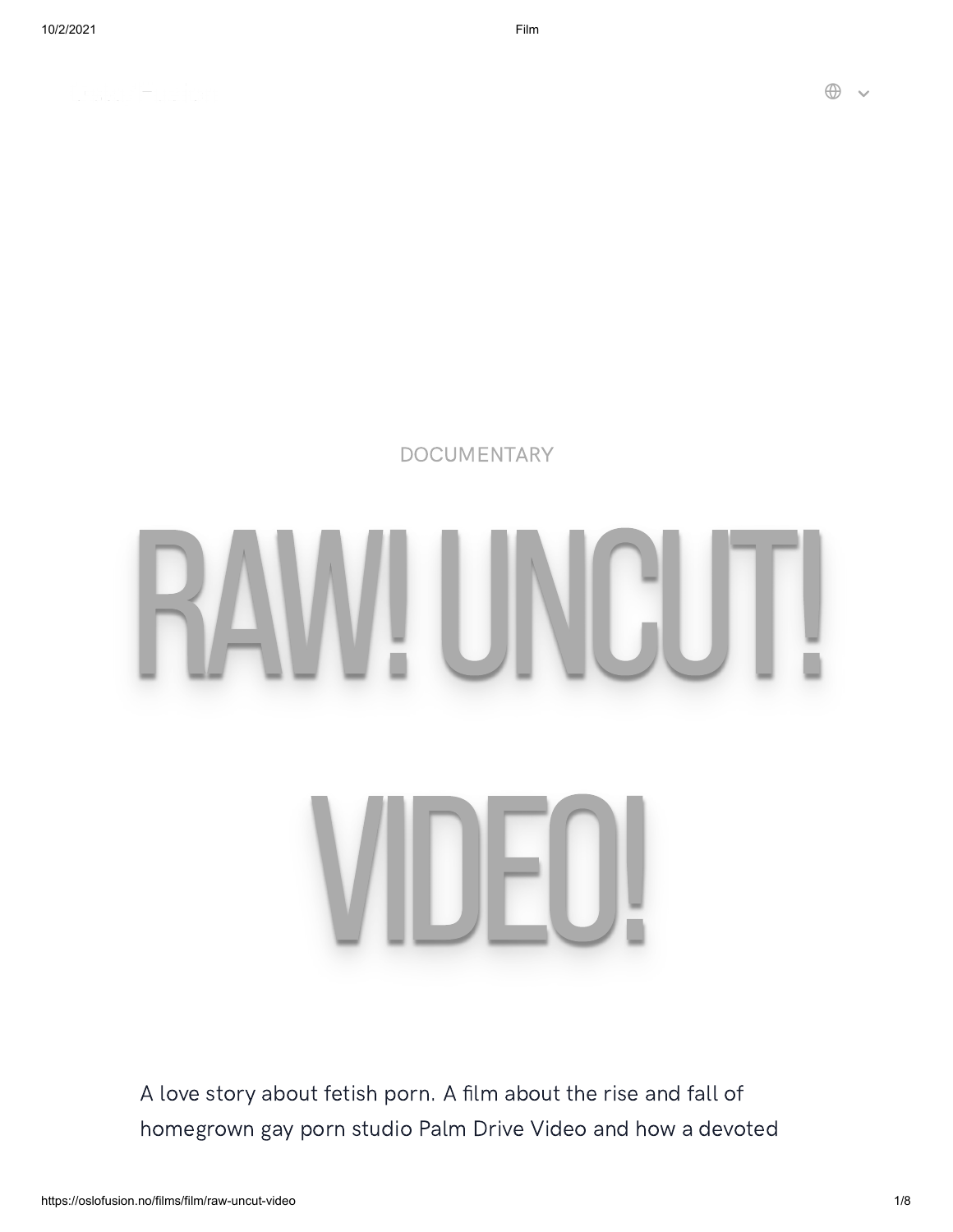couple helped battle a devastating health crisis by promoting kinky sex.

Legendary leatherman Jack Fritscher met Mark Hemry in 1979 at Harvey Milk's birthday party—and the two fell head over heels in love. When the AIDS epidemic swept through San Francisco, the couple left the city to begin a new venture: turning a rural ranch into a safe-sex porn studio that offered viewers new sexual possibilities in an age of plague. Casting rugged nonprofessional models to explore their unique erotic fantasies onscreen, the studio explored a wild array of queer kinks - and helped champion sex positivity.

### DETAILS

**DIRECTOR** Ryan A. White, Alex Clausen

### CAST

Jack Fritscher, Mark Hemry, Steve Parker, Mickey Squires, Steve Thrasher, Donnie Russo, the Men of Palm Drive, Susie Bright

**COUNTRY** 

USA

DURATION

79 min.

LANGUAGE

In English

### **SUBTITLES**

No subtitles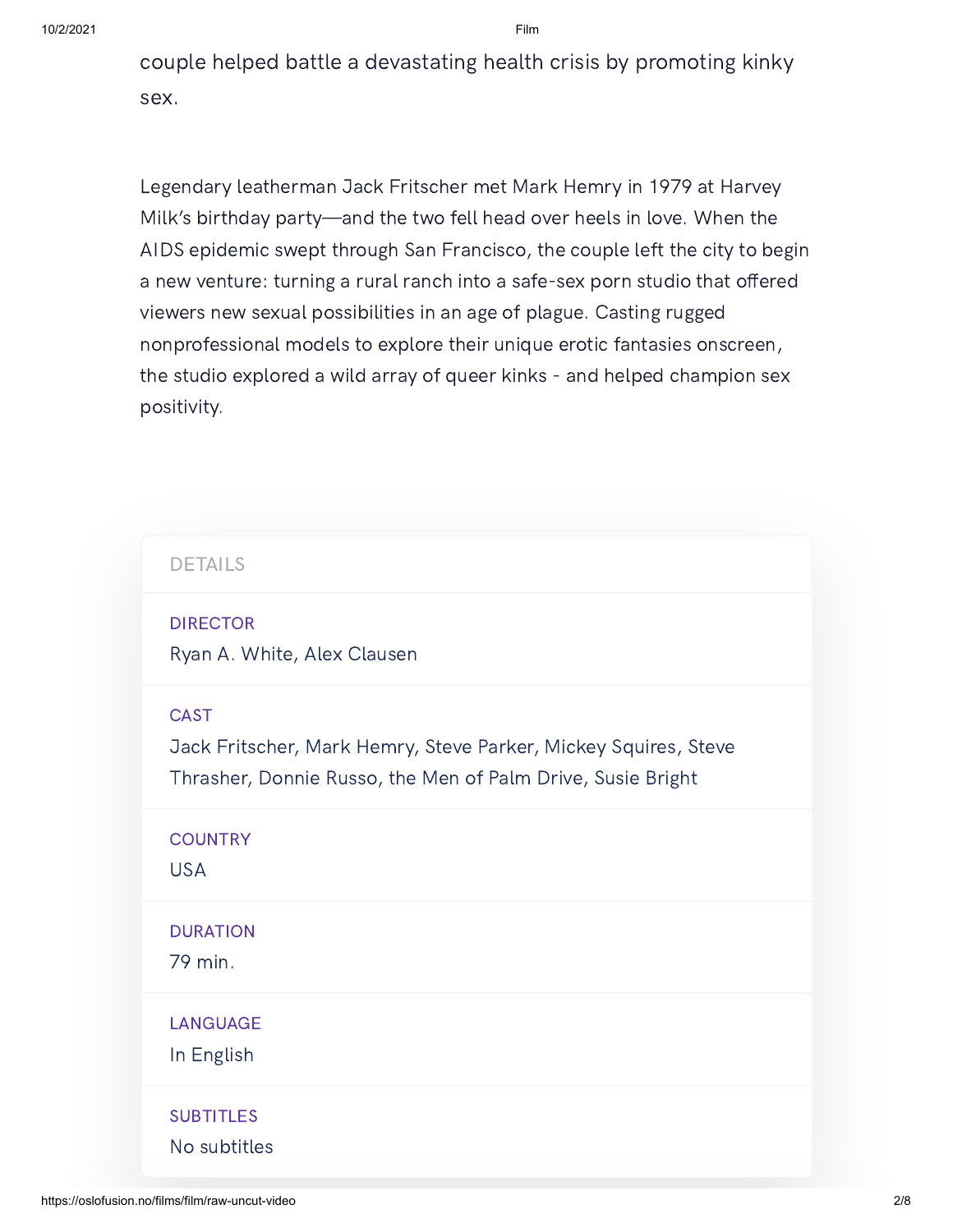### **TRAILER**

## **[Trailer RAW! UNCUT! VIDEO!](https://vimeo.com/embed-redirect/618730923?embedded=true&source=video_title&owner=11264554)**

| 01.50 |  |  |  |
|-------|--|--|--|
|       |  |  |  |

### **SCREENING**

Monday October 4 2021 @ 8:00p.m.

CINEMATEKET: LILLEBIL

18 years and above

Preceding short HOW TO HAVE SEX IN A [PANDEMIC](https://oslofusion.no/films/film/how-have-sex-pandemic)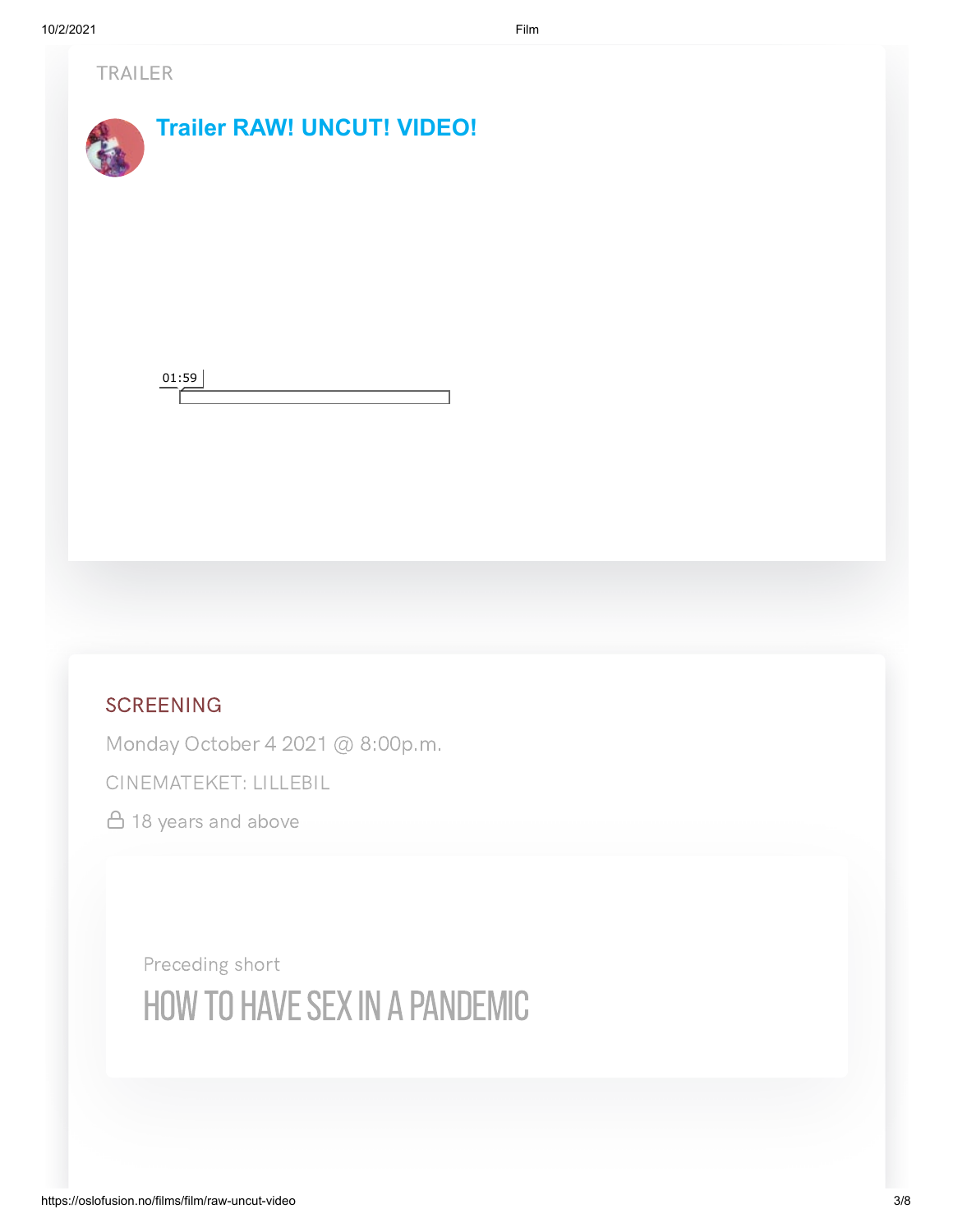**B** Buy [ticket](https://www.cinemateket.no/filmer/raw-uncut-video)

### **SCREENING**

Wednesday October 6 2021 @ 8:30p.m.

VEGA SCENE

18 years and above

Preceding short HOW TO HAVE SEX IN A [PANDEMIC](https://oslofusion.no/films/film/how-have-sex-pandemic)

**田 Buy [ticket](https://checkout.ebillett.no/287/events/19005/purchase/corona?kanal=fw)**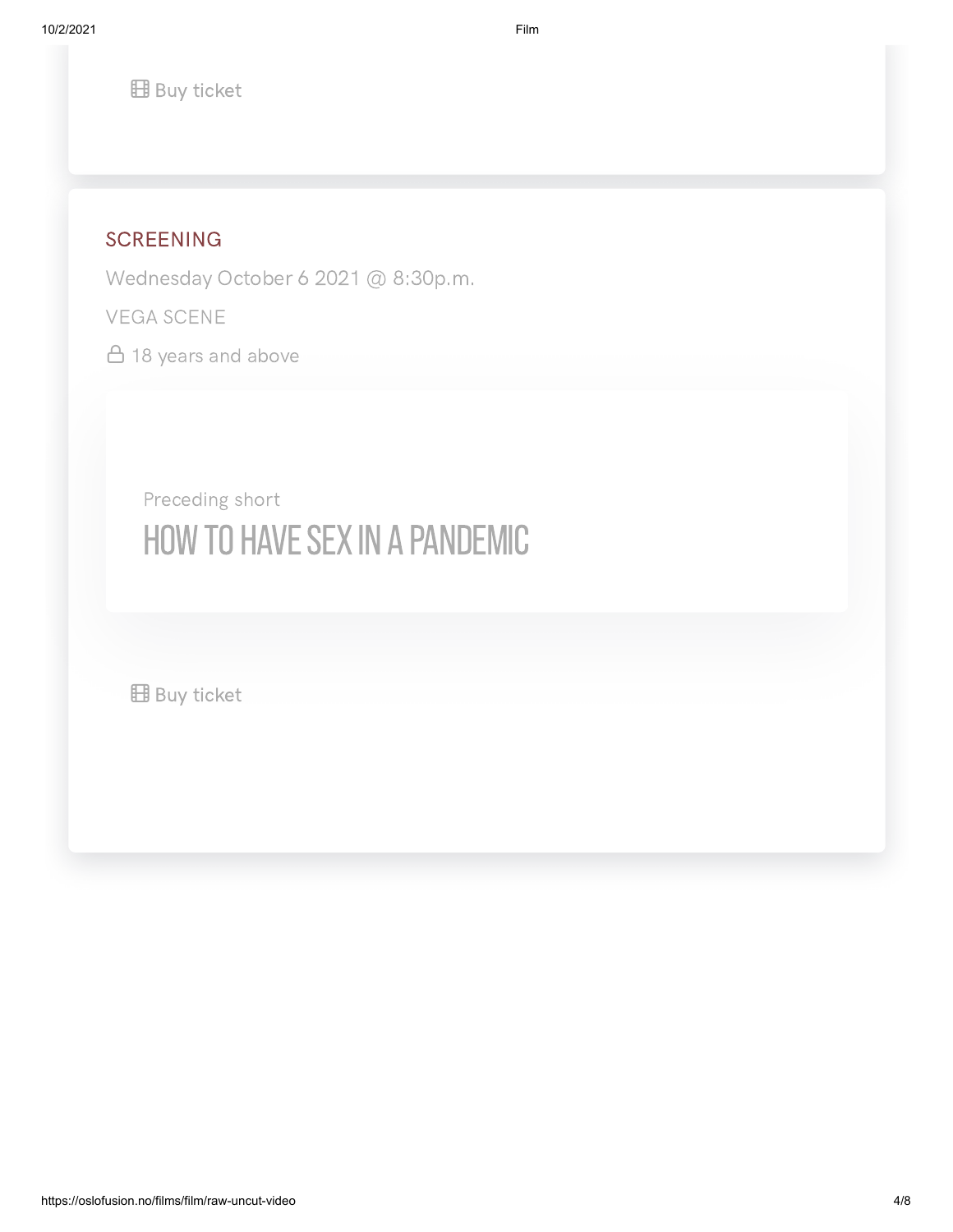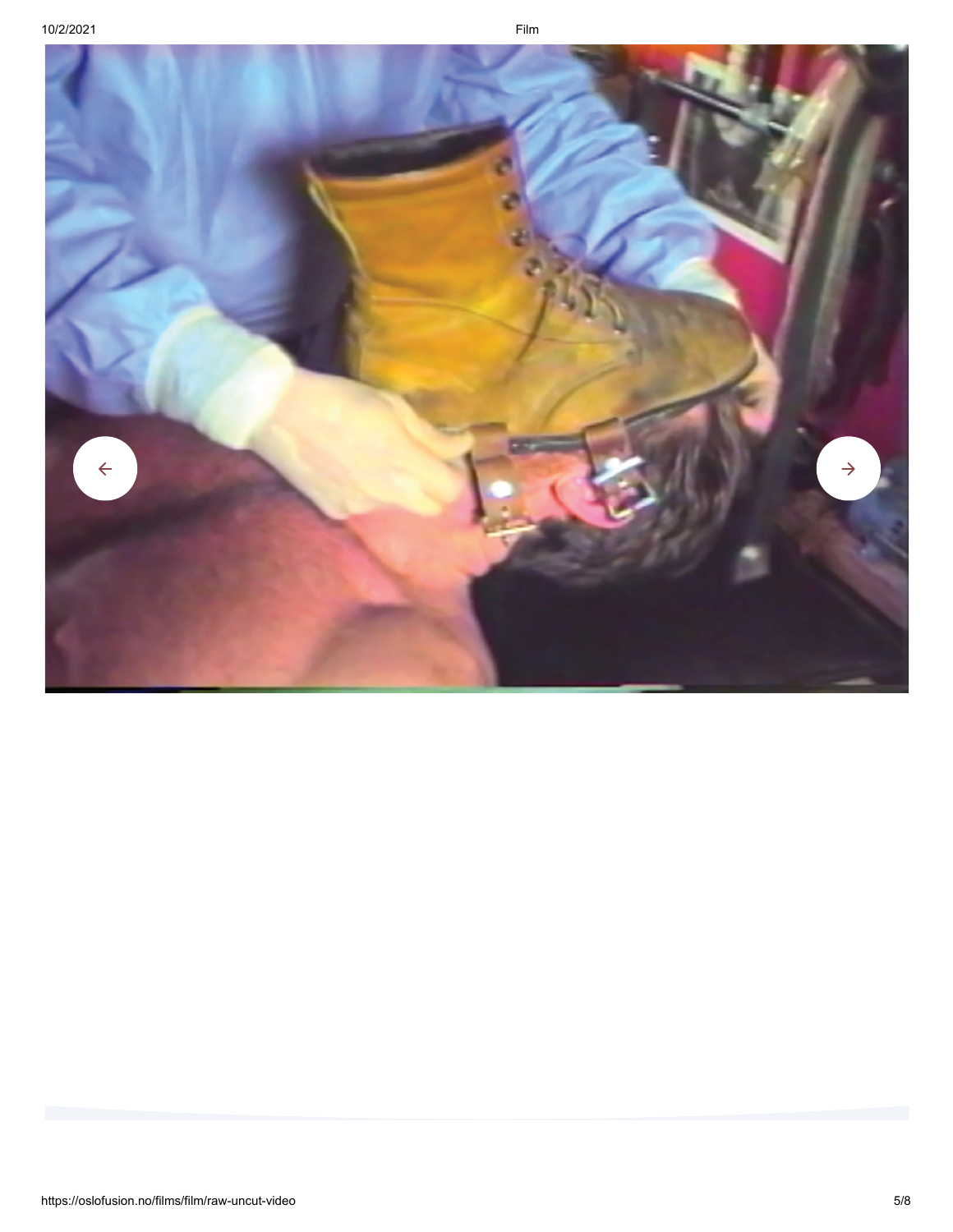### DECADES OF HISTORY

Since 1990 the festival has gone through several iterations, but always entertained, enlightened and broadened horizons.

### THANK YOU TO OUR PARTNERS



Barne-, ungdoms-<br>og familiedirektoratet



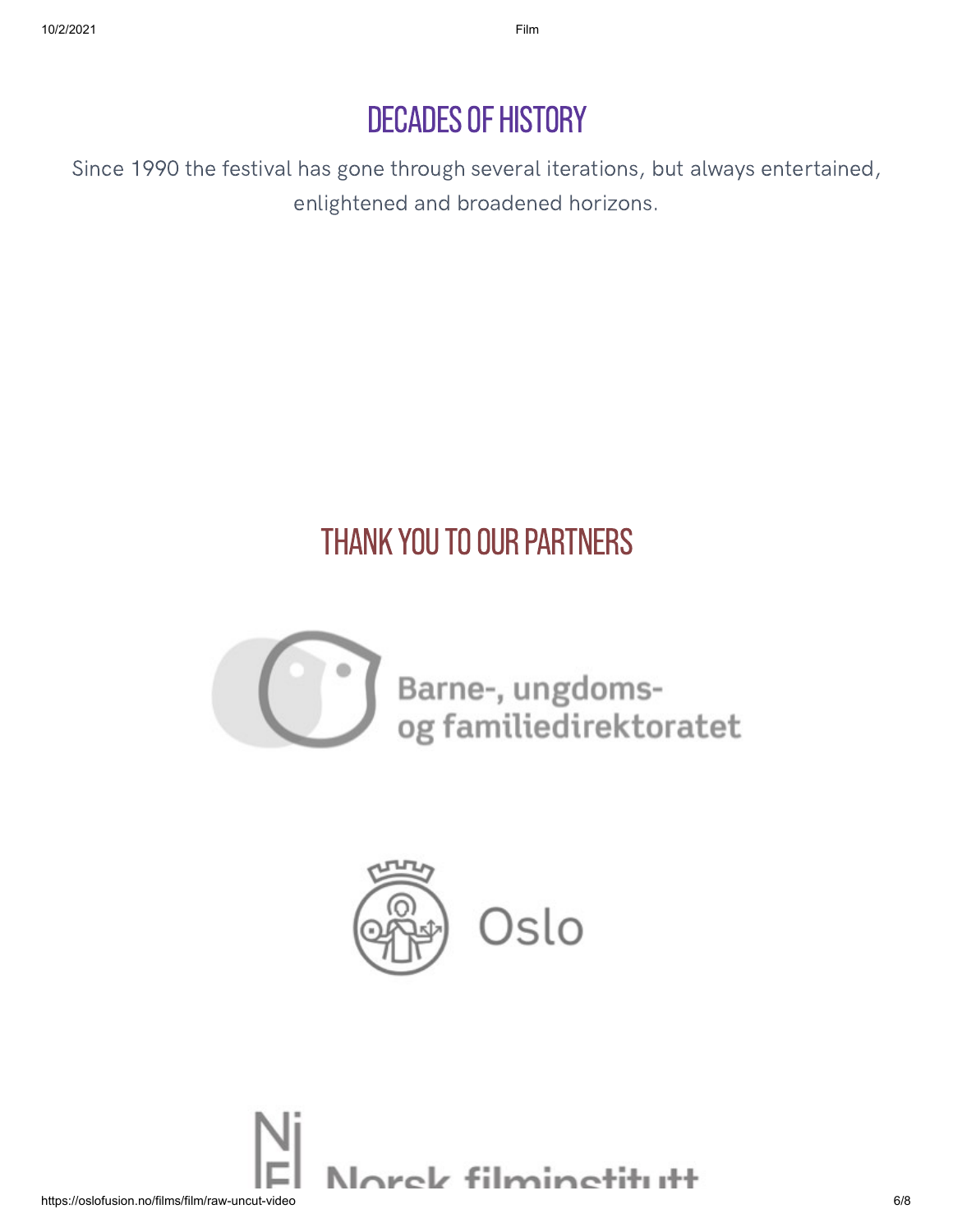### MEDIA PARTNER

### BLIKK